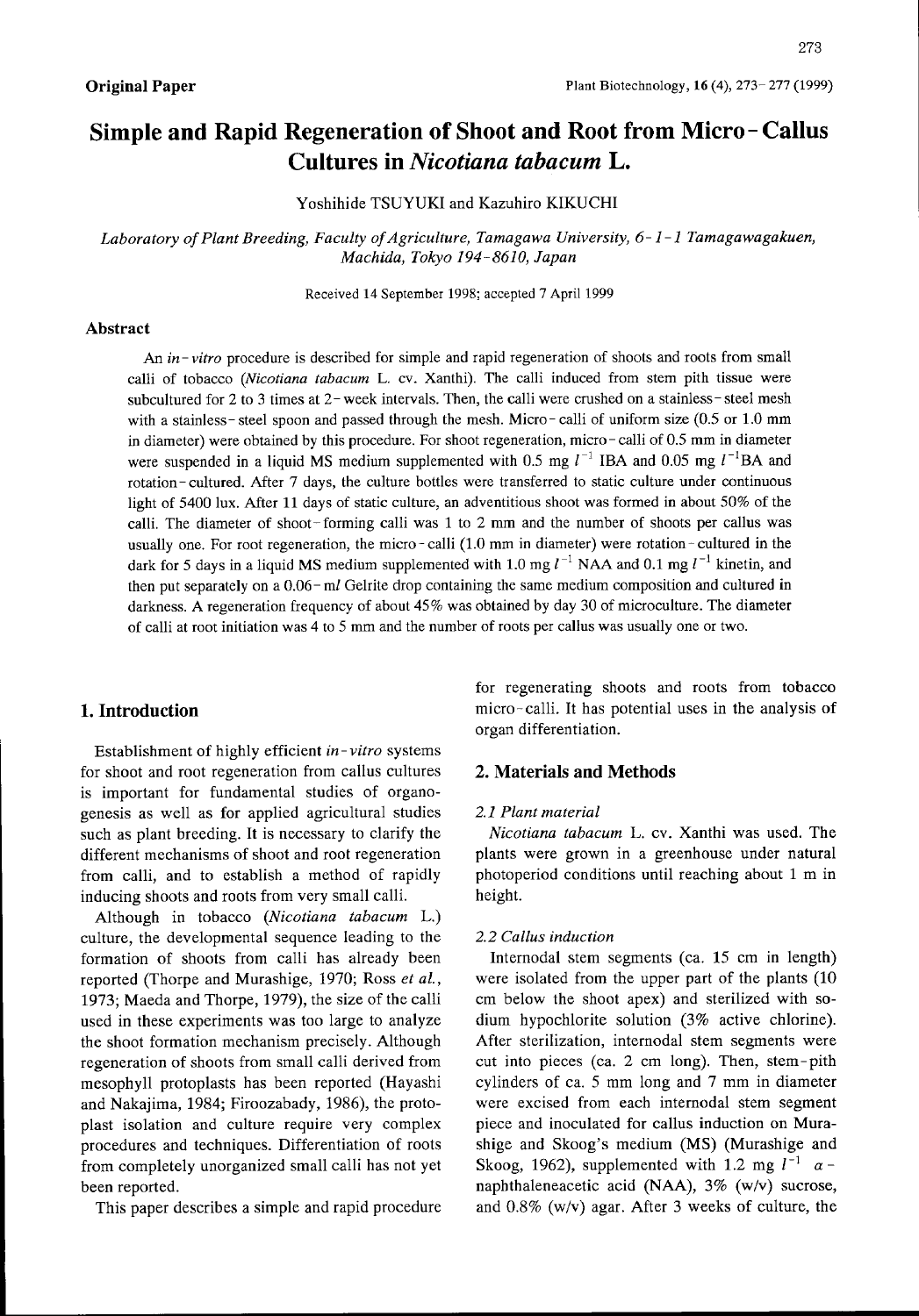calli  $(5 \times 5 \times 5 \text{ mm})$  were excised and subcultured on MS medium supplemented with  $1.0 \text{ mg } l^{-1}$  NAA, 0.1 mg  $l^{-1}$  kinetin, 3% (w/v) sucrose and 0.8% (w/v) agar. These calli were subcultured two or three times at 2-week intervals. The cultures were kept under continuous light of 3000 lux at 25  $^{\circ}$ C.

## 2. 3Adventitious shoot induction

A subcultured callus (ca. 2 cm in diameter) with pale-green or yellowish- green color was squashed on stainless-steel mesh (mesh size:  $0.5 \times 0.5$  mm) using a stainless-steel spoon and strained through the mesh. The stainless-steel mesh was set on a plastic funnel in a 500-ml Erlenmeyer flask. The uniform small cell clumps (micro-calli) obtained by this procedure were collected in the 500-ml Erlenmeyer flask and washed four times each time with 200 ml of liquid shoot formation medium consisting of MS medium supplemented with  $1\%$  (w/v) sucrose, 0.5 mg  $l^{-1}$  indole-3-butyric acid (IBA) and 0.02 to 0.1 mg  $l^{-1}$  6-benzylaminopurine (BA) to remove fine cell clumps using the rate of sedimentation method. About 100-150 selected micro-calli were resuspended in 10 ml of liquid shoot formation medium in an 100-ml Erlenmeyer flask. The calli in the flask were cultured on a vertical rotary incubator (angle to the horizontal  $45^\circ$ ) at 1 to 2 rpm under continuous light of 3000 Iux. After 7days, the flask was transferred to static culture under continuous light of 5400 Iux.

#### 2.4 Adventitious root induction

A subcultured callus (ca. 2 cm in diameter) was squashed on a stainless- steel mesh (mesh size: 1.0 x 1.0 mm) using a stainless-steel spoon and pressed through mesh. The uniform small cell clumps (micro-calli) obtained by this procedure were collected in a 500-ml Erlenmeyer flask and washed four times each time with 200 ml of MS medium supplemented with 3% (w/v) sucrose, 1.0 mg  $l^{-1}$ NAA and 0.1 mg  $l^{-1}$  kinetin to remove fine cell clumps using the rate of sedimentation. About 50- 70 selected micro-calli were suspended in the 20 ml of liquid MS medium, which was used for micro -callus washing, in an 100-ml Erlenmeyer flask, and then cultured on a vertical rotary incubator at 1 to 2 rpm in darkness. After 5 days, small calli (ca. 1.5 mm in diameter) were transferred to root formation medium consisting of MS medium supplemented with  $3\%$  (w/v) sucrose, 0.4% (w/v) Gelrite and various combinations of auxins such as NAA , IBA and indole-3-acetic acid (IAA), and cytokinins such as kinetin, BA and zeatin. The concentrations of auxin and cytokinin were 1.0 mg  $l^{-1}$  and 0.1 mg  $l^{-1}$ , respectively. Four microculture methods



Fig. I Microculture methods for root induction.

including the control used for root induction were as follows (Fig. 1); Control culture method: 20 calli were inoculated on the surface of 20 ml of Gelritesolidified medium in a 9-cm Petri dish. Putting culture method: each callus was placed on a Gelrite drop medium (0.06 ml). Embedding culture method: each callus was embedded in a Gelrite drop medium (O.06 ml). Liquid culture method: each callus was floated in a liquid drop of medium without Gelrite (O.06 ml). Each 9-cm Petri dish used in microculture without control contained 20 drops. All dishes were sealed with SEALON FILM and kept at 25 ℃ in darkness.

# 3. Results

#### 3.1 Shoot regeneration

Process of shoot regeneration from stem-pith derived callus is shown in Fig.  $2 A-D$ . After 7 day of culture, a micro-callus grew ca. 0.8 mm in diameter, no apparent sign of organogenesis was observed (Fig. 2A). After 14 days of culture, a shoot primordium appeared on the surface of each microcallus (Fig. 2B). The shoot primordium developed into an apical meristem with two leaf primordia after 16 to 17 days (**Fig. 2C**), and a small shoot with elongated stem and leaf primordia after 18 to 20 days (Fig. 2D). Usually only one shoot was regenerated from a callus, and no adventitious root was produced.

The effect on shoot regeneration of different concentrations of BA combined with IBA in the medium is shown in Table 1. Adventitious shoots regenerated at the highest frequency (52.6%) from calli cultured in a medium supplemented with 0.5 mg  $l^{-1}$  IBA and 0.05 mg  $l^{-1}$  BA after 18 days of culture. The mean diameter of calli was 1.7 mm at the time shoots were regenerated.

When calli were cultured in medium supplem-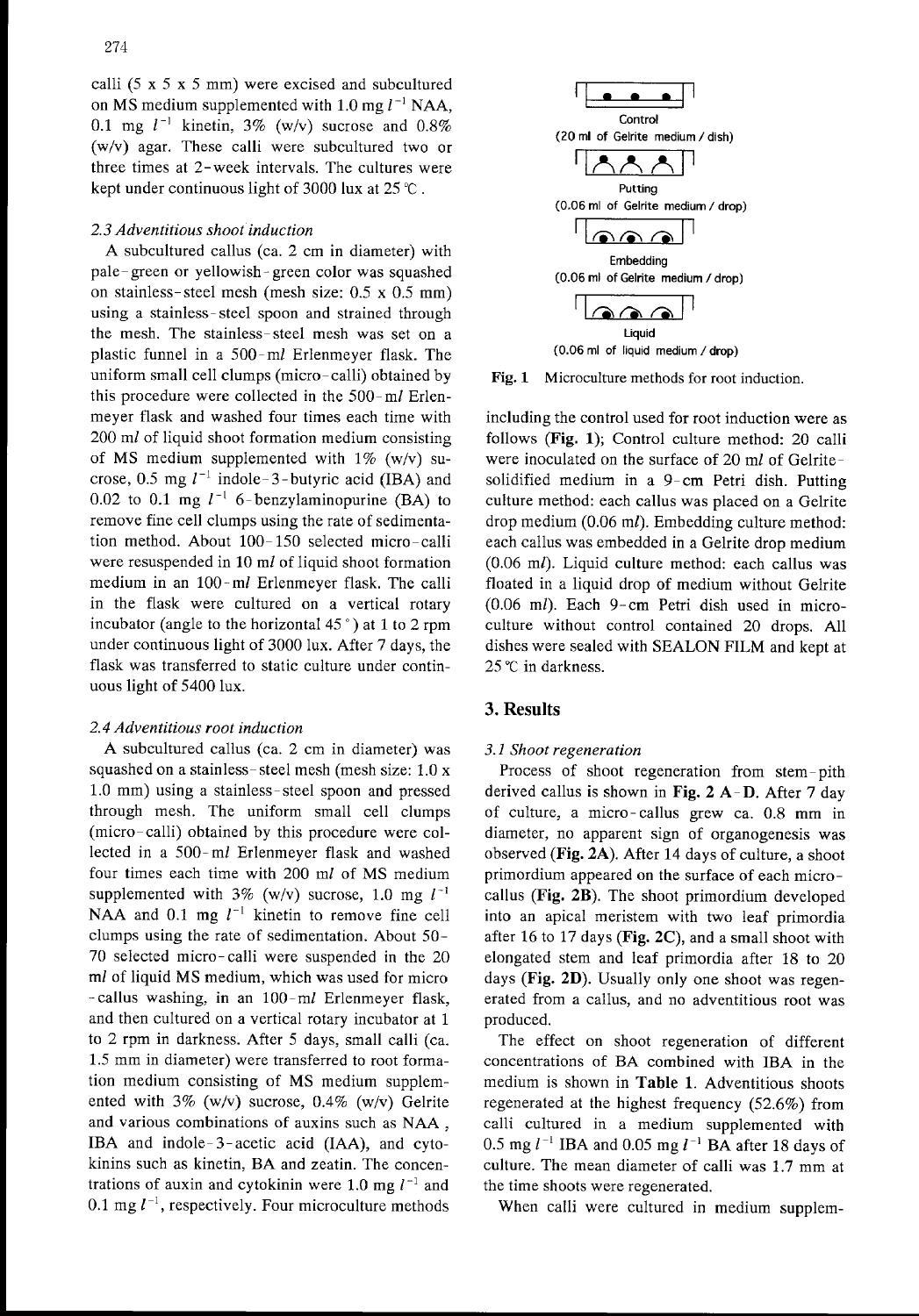

Fig. 2 Adventitious shoot and root regeneration from tobacco micro - calli .

(A) Micro-callus (after 7 days of culture on a vertical rotary incubator), no apparent sign of organogenesis was observed. (B) Shoot primordium (arrow) formed on callus surface (after 14 days), (C) Development of leaf primordia and apical meristem (after 16 days), (D) An adventitious shoot with two leaf primordia developing from a micro-callus (after 18 days), (E) An adventitious root with root hairs emerging surface of micro-callus (after 20 days of microculture by putting method), (F) Developing adventitious root from a micro - callus (after 25 days of microculture by putting method). Bar=0.5 mm  $(A-D)$  and 1.0 mm  $(E, F)$ .

Table 2. Effect of inoculation methods on adventitious root regeneration from tobacco callus

| Root regeneration (%) |  |
|-----------------------|--|
| $0.0 \pm 0.0$         |  |
| $44.6 \pm 6.4$        |  |
| $15.8 \pm 1.2$        |  |
| $0.0 \pm 0.0$         |  |
|                       |  |

Data were collected 30 days after inoculation and represented as mean  $\pm$  SE of three replicates. Each replicate consisted of 20 calli. Calli were cultured on or embedded in Gelrite MS, or cultured in liquid MS medium containing  $1.0 \text{ mg } l^{-1}$  NAA and  $0.1 \text{ mg } l^{-1}$ kinetin.

ented with NAA instead of IBA, no shoot regeneration was observed.

## 3. 2Root regeneration

Among the inoculation methods examined, root regeneration from micro- calli was only observed in both putting and embedding methods and no root was formed in the control culture and liquid culture methods (Table 2). The frequencies of root regeneration for the putting and embedding methods after 30 days of the microculture were 44.6% and 15.8%, respectively. In these two culture methods, an adventitious root initial with root hairs appeared on the surface of callus (ca. 4 to 5 mm in diameter) after 20 days of culture (Fig. 2E), and developed into 5 mm long root (Fig. 2F) after <sup>25</sup> days of culture. No adventitious shoots were formed on the calli cultured in the root forming media.

In putting method, root regeneration from microcalli was affected by the kinds and combinations of auxin and cytokinin (Table 3). The hormonal combinations using NAA as an auxin were more

| $\log l^{-1}$ | Growth regulator | No. of calli<br>cultured | No. of calli<br>with shoot | <b>Shoot</b><br>regeneration | Callus diameter at<br>shoot regeneration |
|---------------|------------------|--------------------------|----------------------------|------------------------------|------------------------------------------|
| IBA           | BA               |                          | regeneration               | (%)                          | (mm)                                     |
| 0.5           | 0.02             | 155                      | 0                          | 0.0                          |                                          |
| 0.5           | 0.05             | 116                      | 61                         | 52.6                         | $1.7 \pm 0.2$                            |
| $0.5\,$       | 0.10             | 146                      | 21                         | 14.4                         | $2.5 \pm 0.2$                            |

Table 1. Effect of BA concentrations on adventitious shoot regeneration frorn tobacco callus

Data were collected from a single experiment after 18 days of culture and expressed as mean  $\pm$ standard error. Standard error of mean determined from 61 and 21 calli per treatment, respectively.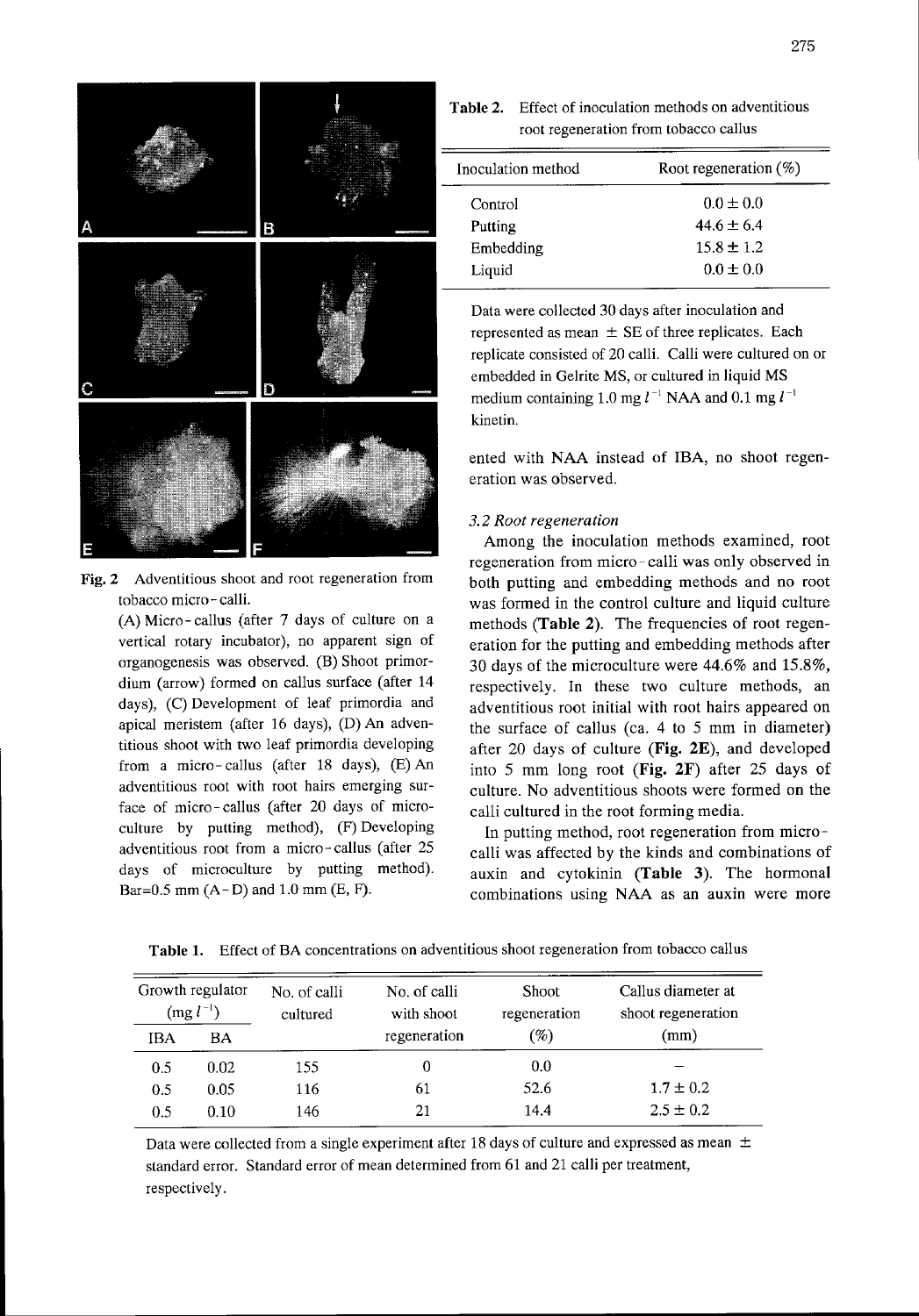|            | Growth regulator | Root regeneration $(\%)$ |  |  |  |
|------------|------------------|--------------------------|--|--|--|
| Auxin      | Cytokinin        |                          |  |  |  |
| NAA.       | Kinetin          | 44.6 $\pm$ 6.4           |  |  |  |
| <b>NAA</b> | BA               | $34.2 \pm 17.1$          |  |  |  |
| <b>NAA</b> | Zeatin           | $32.6 \pm 3.8$           |  |  |  |
| IAA.       | Kinetin          | $1.7 \pm 1.7$            |  |  |  |
| <b>TAA</b> | ВA               | $6.3 \pm 4.2$            |  |  |  |
| <b>TAA</b> | Zeatin           | $7.7 \pm 4.2$            |  |  |  |
| IBA        | Kinetin          | $20.6 \pm 4.9$           |  |  |  |
| IBA        | ВA               | $12.2 \pm 3.8$           |  |  |  |

Zeatin

Table 3. Effect of plant growth regulators on adventitious root regeneration from tobacco callus in microculture

Data were collected after 30 days of culture and represented as mean  $\pm$  SE of three replicates. Each replicate consisted of 20 calli. Each callus was cultured by putting method on a 0.06-ml drop of MS Gelrite medium containing 1.0 mg  $l^{-1}$  auxin and 0.1 mg  $l^{-1}$ cytokinin.

 $10.0 \pm 2.9$ 

effective than those using IBA or IAA, and the combination of NAA and kinetin resulted in the highest frequency (44.6%) of root regeneration. In this hormonal combination, one or two roots per callus were usually produced.

The stainless-steel mesh size  $(1.0 \times 1.0 \text{ mm})$  used for root induction culture was bigger than that  $(0.5 \times$ 0.5 mm) for shoot induction culture. We tried to use the same mesh size  $(0.5 \times 0.5 \text{ mm})$  for root induction culture, but almost all small calli thus obtained died in microculture. Therefore, the mesh size used in two culture procedures was different.

The procedures suitable for shoot and root regeneration are schematically summarized in Fig. 3. The overall times required for shoot and root regeneration from micro-calli were 18 to 20 days, and 30 to 35 days, respectively.

## 4. Discussion

Shoot regeneration from tobacco calli has been studied by Thorpe and his co-workers (Thorpe and Murashige, 1968, 1970; Thorpe and Meier, 1972, 1973; Ross and Thorpe, 1973, Ross et al., 1973; Maeda and Thorpe, 1979). In most of these studies, subcultured calli regenerated a number of shoots after transfer to shoot formation medium. However, the calli usually consisted of heterogeneous tissues with varied shoot regeneration ability and it might be difficult to analyze the shoot formation mechanism precisely using such large callus tissues.

For solving the problem, Nuti Ronchi (1981) tried



Fig. 3 Procedures for shoot (left) and root (right) induction from micro - calli.

to use single cells and small cell clumps for organogenesis in tobacco. However, the callus size at shoot regeneration was not clearly described. In contrast to these studies, Hayashi and Nakajima (1984) established an efficient shoot regeneration system using mini-calli (ca. I mm in diameter) derived from tobacco protoplasts. In the present study, we succeeded in regenerating single shoots from micro -calli of similar size to those used by Hayashi and Nakajima (1984). However, the protoplast isolation and culture need complex procedures and techniques. Our method is very simple and a large amount of uniform micro-calli with high regeneration ability were obtained from subcultured calli. Moreover, the period required for shoot regeneration in our system was 18 to 20 days, which was 1 week shorter than that described in previous reports (Hayashi and Nakajima, 1984; Firoozabady, 1986).

Shoot regeneration occurred under very low levels of BA compared with other reports (10-5 M :Thorpe and Meier, 1972; 1 mg  $l^{-1}$  :Firoozabady, 1986; 5.0  $\mu$ M :Attfield and Evans, 1991). In contrast to shoot regeneration, there has been no pre-

IBA